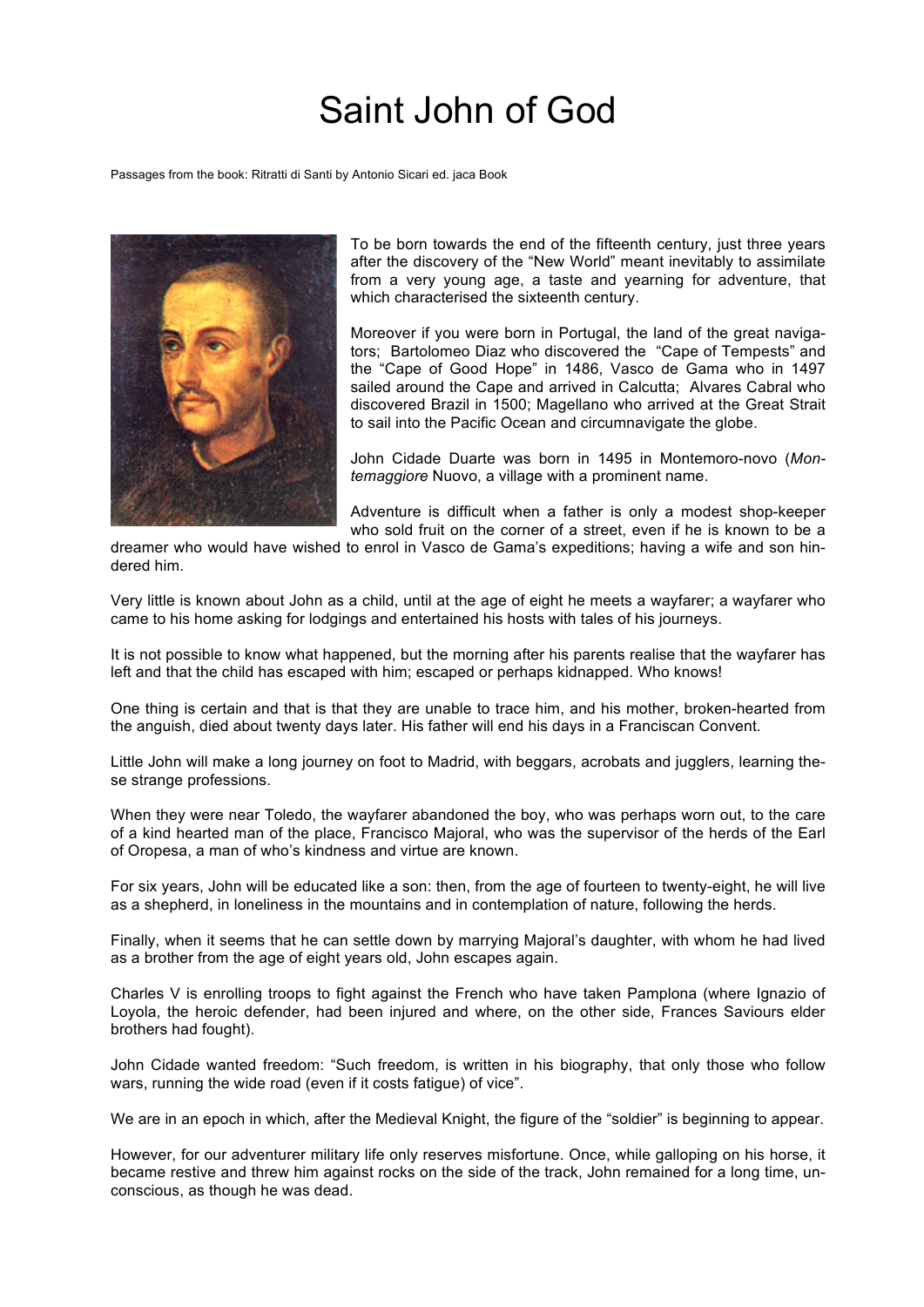Another episode: he was put on guard of the soldier's loot and imprudently let himself be robbed: he was degraded and condemned to death; he was granted pardon thanks to the intervention of the pity of an important man.

Both were physical experiences of death and grace, which sunk deep in his conscience.

He thus returned to his old master, Majoral, after an interminable journey on foot of about six hundred kilometres, a failure, and began, against his will, his old job as a shepherd.

Two years went by. In 1527 he heard that the Sultan of the Turks, Solimano 11, has entered Hungary and was about to attack Vienna. His desire to fight in battles returns.

In 1532, Charles V began to prepare a Crusade against the Turks and recruits men wherever it is possible.

John enrolled and began to travel once more; his troop is sent to Barcelona, and is then transferred across the sea to Genoa, they then move towards the Lake of Garda where all the Imperial troops are concentrated. From here, the army moves towards Verona, Trent, Bressanone, and Innsbruck. Then finally, by boat they sail down the Inn and to the Danube.

Thus, Charles troops can enter Wien in September 1532.

A real battle was not fought, but the danger of the Turks was avoided for a while.

After a few months, the troops began their return journey, taking the same roads, but John Cidade's company was given orders to cross Germany, and at Flanders to hire a ship for Spain.

They went ashore at the port of La Coruna, not long from Santiago di Compostela, where they all went on pilgrimage. The company then broke up.

Only then, suddenly, did John think of returning to his hometown that he had abandoned as a child; he walked the six hundred kilometres that separated him from Montemoro-novo. When he arrived in the town, he looked for his parent's house, hoping to find them still alive.

When he found out what had happened to them, he was shocked and full of pain and guilt. He felt responsible for their death: "I am so bad and guilty, he says, that I must spend my life, the Lord's gift, doing penitence and serving Him".

He went then to Siviglia where he begins to deal in livestock: in fact, he goes to work for a rich Lady as a shepherd. This work will last only for a few months.

He is restless. He goes to Gibraltar and thinks of enrolling in one of the Charles V expeditions against the Tunisians.

In Ceuta he puts himself to the service of an impoverished nobleman, but ends up taking care of the family who are reduced to poverty, keeping them with what he earned. Charity opens his heart: he finds a spiritual guide who recommends that he read the Gospel and other spiritual books.

He returns and emerges in reading spiritual texts: he spends all his savings to buy books for himself and others and starts travelling from village to village selling books to the cultured and holy images to the unlearned and youth.

Before he sold them, he read as much as he could; then, he put other types of literature on view to sell but when the young boys came to buy them he would discourage them and would advise them to buy the spiritual ones. He went as far as to open a bookshop.

The fact that John had learned is evident; six long letters written by him remain today, which contain numerous quotations from the *Gospel* and *The Imitation of Christ.*

At forty-three years of age, he is in the position to live comfortably in his shop in Granada.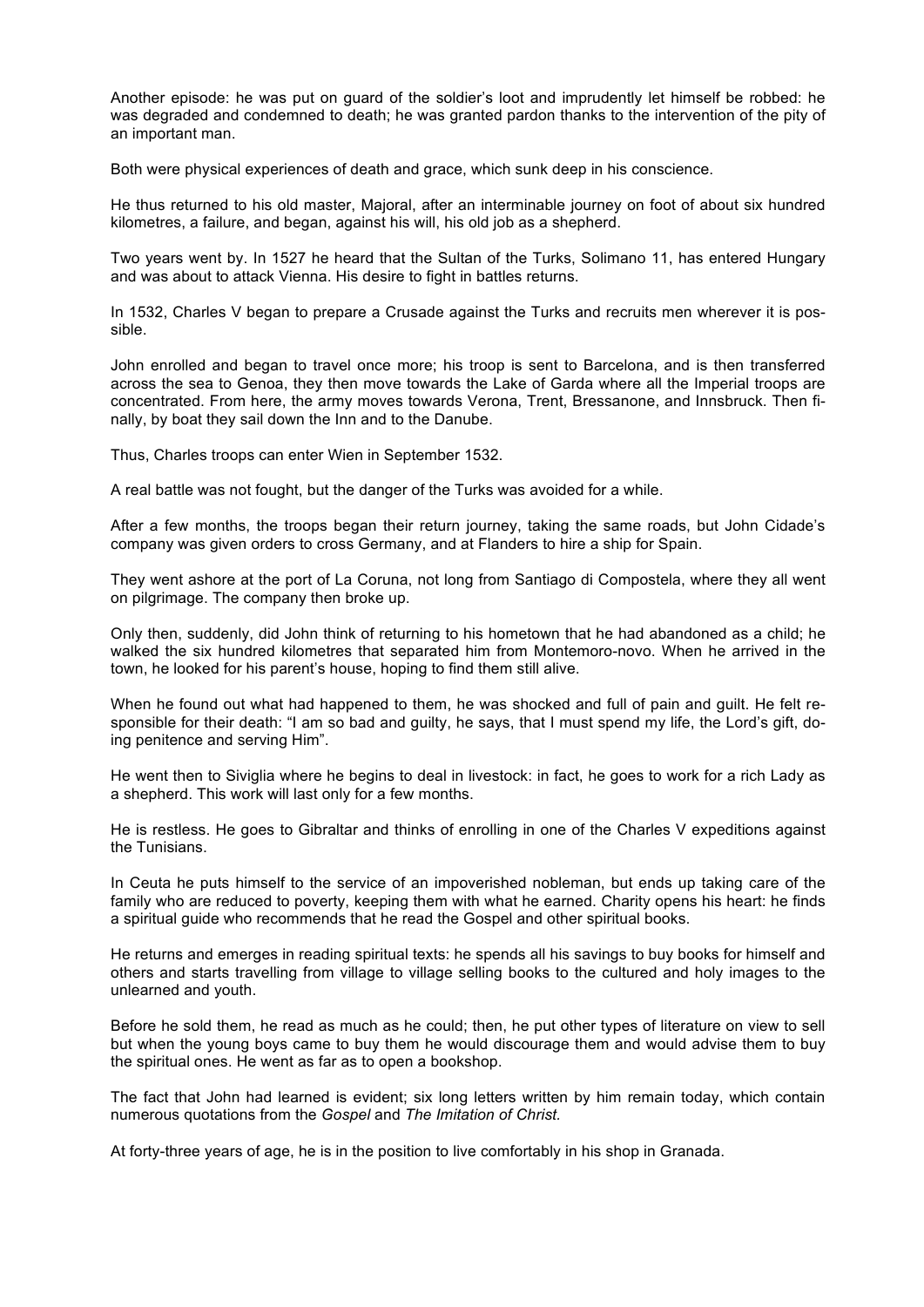God is waiting for him in that month of January of 1539, the feast of Saint Sebastian, when, one of the most famous preachers of the time, John d'Avila, the Andaluisa apostle, arrives in the city.

John is among the listeners and hears the words, that everyone must "anchor himself or herself to the will of suffering and even dying rather than commit sin, which is the most dangerous plague".

Everyone understands the referent, because the region is devastated by the plague.

On hearing this comparison, our "book seller" is caught in an uncontrollable sense of petition; images of his disorderly life pass before his eyes, and the sins he has committed since he was a young boy.

From the middle of the crows of listeners, he began to shout: "Mercy, my God, Mercy".

He seemed to have gone crazy: he threw himself on the ground, beat his head on walls, and tore his beard. He then ran towards his shop, followed by a crowd of children who running behind him shouted: "Crazy! Crazy".

He gave his money to whoever wanted it, he gave away his holy books and pious objects, he tore up, using his teeth also, the profane books he had, he went as far as to deprive himself of his clothes.

He then went to John d'Avila, made a long and complete confession, after this he went to the Town Square where there was a big quagmire; he rolled in the mud, and started to confess his sins publicly.

The children threw more mud at him and John then went away: happy, with a cross in his hand, which he offered everyone, he met, to kiss.

Some biographies say that he did this in order to appear to be mad "for the love of Christ".

Whereas others maintain that in fact he had gone truly mad: too much of an experience, too much tension, too much darkness and too much light, too much hardness and too much tenderness, and above all too much need of love and the absence of real objects that were worthy of love.

In fact, he ended up in an asylum: one of those asylums of the times where the cure consisted in chaining the over agitated, and calm them with huge doses of lashings!

However, this man was strange, even in his madness.

When he was whipped, he coaxed the 'nurses' to continue "because it was right that that body that had sinned be punished".

However, if they whipped some other poor patient, he would become angry and chide the nurses. "Traitors, why do you treat these poor creatures so badly and with such cruelty, they are my brothers, who are in this same house of God and in my company? Would it not be better to have compassion on them in their trials, keeping them clean and giving them food to eat with more charity and affection than you do"?

He also reminded them of the salary they received; it was to take care of the ill and not to ill-treat them.

The result was that he received in return a double ration of lashing.

But John said: "I pray that Jesus Christ will one day grant me the grace to have a hospital where I can receive the abandoned and the poor wretched souls who have lost their sense of reason, in order to serve them as I desire".

The great Spanish poet, Lope de Vegas dedicated a poem to Saint John of God, in which he commented the episode of his madness and the humiliation he underwent:

"To be Portuguese and humiliated is frightening; because to receive whipping insolence and to suffer such dishonour by the Castigliani, on a Portuguese is something unheard of; in fact the Portuguese are so honourable that, if God had not taken on himself that dishonour on His honour, I do not know how it could have been tolerated. Thus the dishonour was divided between God and him, because, if it had not been so, John being a Portuguese would never have been able to endure it".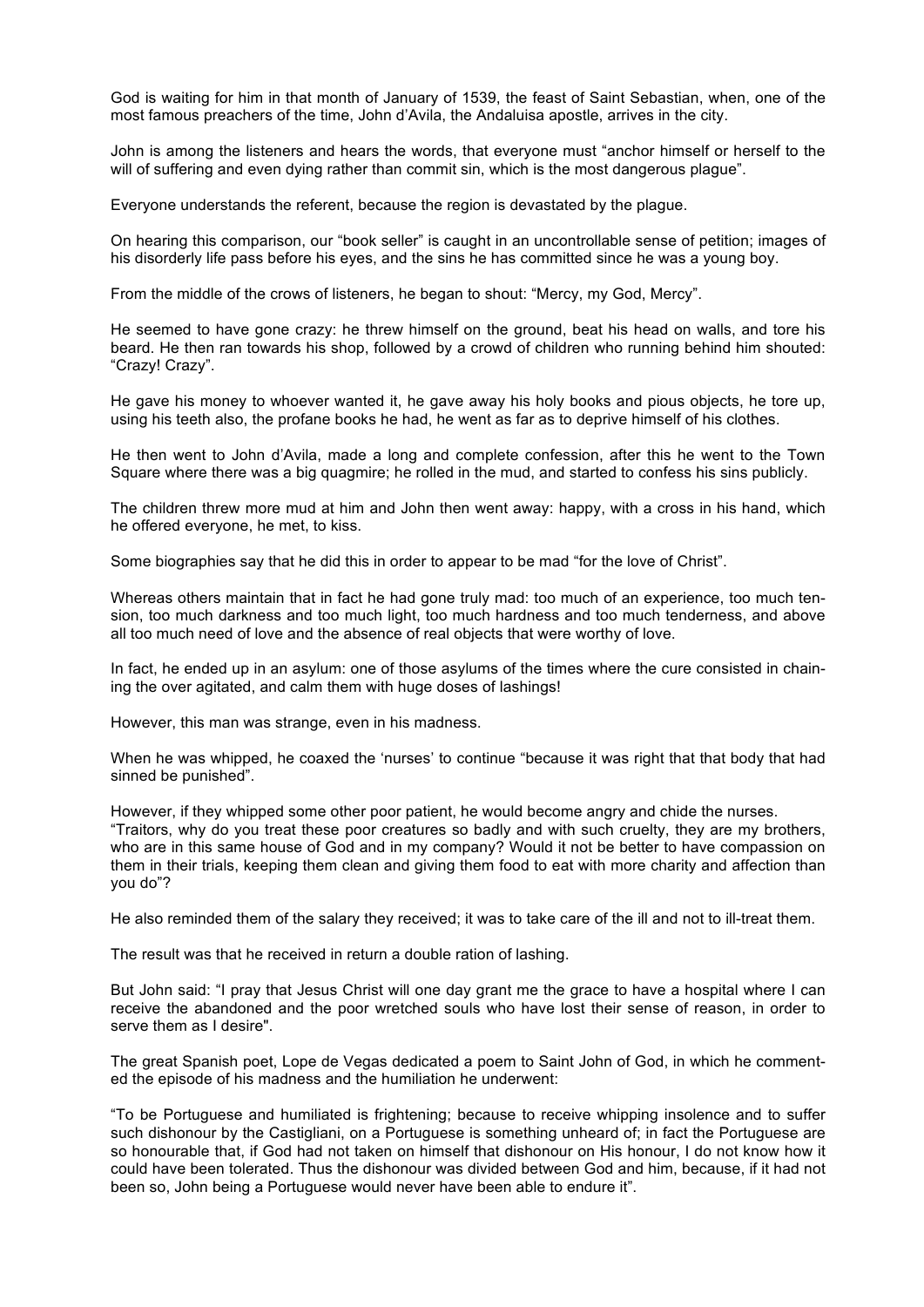A few days later he went to the director of the asylum and says: "Blessed be the Lord God, I fell in good health and free from all anguish".

To prove this he asks to be allowed to serve the other patients and shows amazing serenity and charity in carrying out his task.

When he was dismissed from the asylum he undergoes another shock: in front of the entrance to the hospital a funeral procession is passing, it is the funeral of the beautiful Empress Isabelle Augusta, Charles V's wife, who is being accompanied to her burial in the Granada royal chapel.

In the same manner as the Earl Frances Borgia had decided to take up the way of sanctity, that sight definitely convinced John, if it was still necessary, to dedicate his life to the service of Our Lord, taking care of the poor.

He was forty-four years old and he had only eleven years left to live. Nevertheless, in such a short time, he will become "the Father of the Poor", "the patriarch of Charity", "the Magnificence of Granada", "the Honour of his Century"; he will be endowed with all these titles.

He began working, gathering and selling wood, until he had the means to buy a hovel in front of the fish market, where he will gather is first forlorn.

At the market he will ask for the fish which has not been sold, it was impossible to conserve it in those days, and he cooked it for his patients, so much so, that he became a expert in preparing fish soup.

Every evening he would go to the richer areas of the town, with a pannier on his back and two pots hanging from each side, held by a cord which he passed around his shoulders, shouting:

"Does anyone want to do themselves good? My brothers, for the love of God, do good to yourselves!".

This is the significant motto that, today gives his religious Order its name: "Fatebenefratelli", (which means: do well, my brothers). The expression originally did not mean that one had to take care of the poor, but that it was necessary "to do good" being good to your neighbour.

It is not possible to really love the poor if first we have not discovered our own incredible poverty, our duty to enrich our own miserable lives, doing good to ourselves by doing good to others.

The Saints that loved poverty and the poor had seen richness in that love that filled their existence more than any treasure could have done.

The motion of charity never moves from a rich person to a poor person but from one poor person to another; from a person who has discovered his poverty notwithstanding his riches and that these have been given in order to "buy a treasure in Heaven" doing good here on earth.

The first donations began to arrive and so he could enlarge the house. John began to accept the sick selecting and distributing them according to their illness: a room for those who had a fever, one for the wounded, one for the invalid; the ground floor was reserved for the wayfarers and beggars who could not find a roof to shelter them.

All this was happening in times when in hospitals all patients were gathered together without distinction, with more than one or two in the same bed.

Our Lombroso, who was certainly not tender towards the Church, defined John Cidade "the creator of the modern hospital".

He personally took care of everything: he received the wanting, he washed them, he looked for the food and did the cooking, he did the cleaning, swept the floors, washed clothes, and he went for the water and wood.

The visitors were highly impressed by the order and cleanness.

If they considered him 'crazy' when he began this task, now they called him: "The Saint".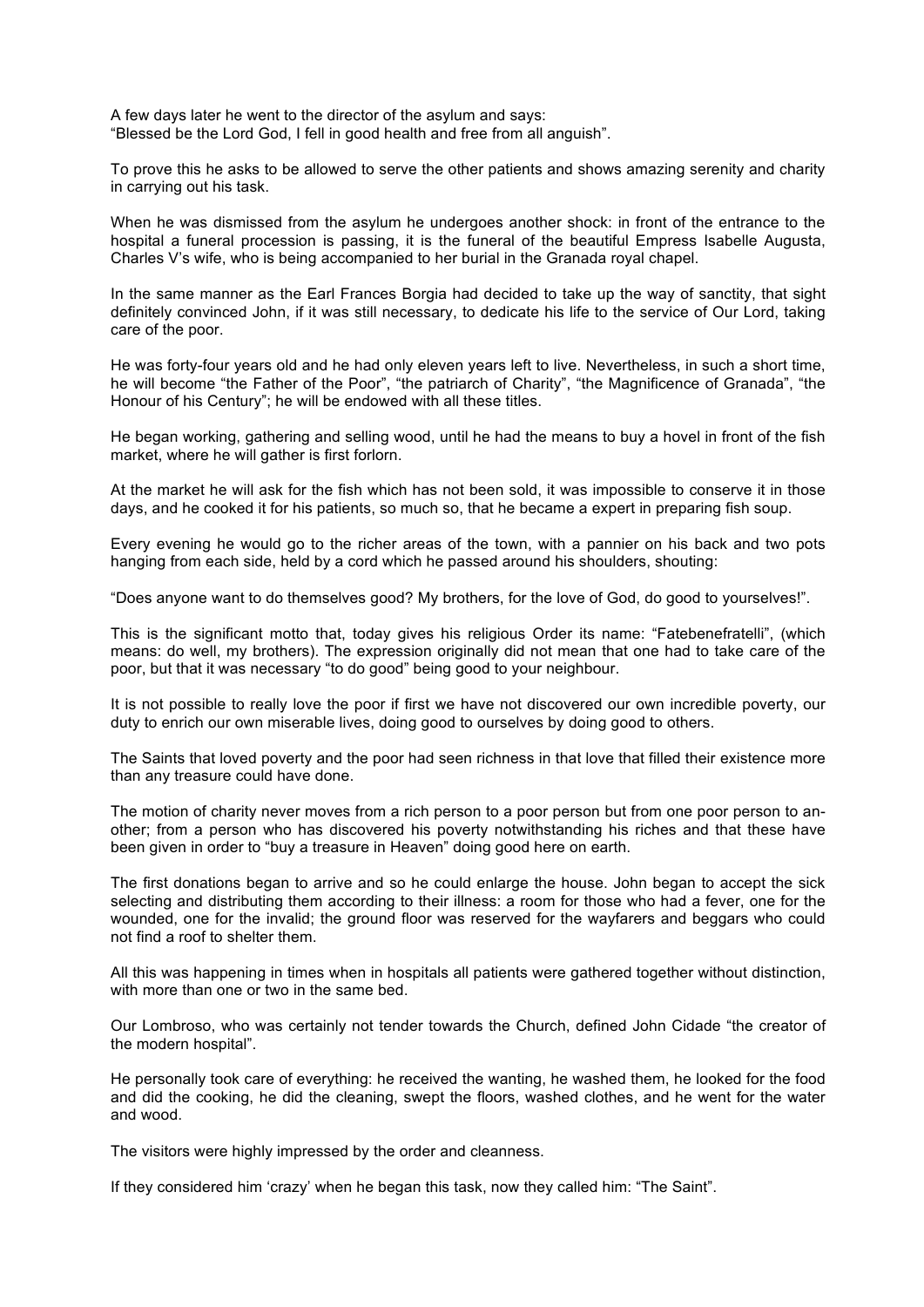The donations and credits increased: some were willing to help him and to share his fatigue; the poor themselves who were fit to do so became nurses.

Another prelate in Granada began to protect him; one day however, he ordered him to change his clothes and to wear a sober but clean tunic. He then gave him a name: "You will be called John of God", he said. "Oh yes, replied John, if God likes to".

His biography reads: "He had pity on the slightest sufferings of all his neighbours, as though he himself lived in comfort and richness".

His aim was always clear. He used to say: "Through the bodies to the souls!".

For this reason, he called the best priests to collaborate with him in his hospital.

When he had to explain about his charity, because he did not keep count of anything, even of the fact of being robbed or deceived, he would use a beautiful expression, strange but beautiful: "Robbed? No! I give myself to God!".

The most famous image that remains of John is that which Murillo immortalised and which tells of a famous episode.

One winter evening when he was returning home with a basket full of food, leaning with his other hand on a walking stick and carrying a poor sick person on his back, who he had found on one of the streets.

The street was up-hill and he was making his way with fatigue, while the rain poured down.

John slipped and fell. On hearing the shouting of the sick man, some people came to their windows to see John who was beating himself with the stick on the shoulders, while shouting:

"Mister donkey, stupid, weak, lazy, haven't you eaten today? Then why don't you work? The poor are waiting for you and look at what you have done to this poor dying soul!".

He then lifted the dying man and put him on his shoulders, he gathered the basket and slowly made his way to the hospital.

His first stable collaborator was Anthony Martin, whose brother had been assassinated for motives of honour and he had spent his entire life preparing revenge.

Nothing would have stopped him; it was an obligation of honour and blood.

Nevertheless, Anthony was a kind and generous man to the poor. John of God's wish was to obtain "the conversion of this Christian".

He spent an entire night in prayer and whipping; the morning after he went to Anthony and throwing himself on his knees he showed him the Crucifix: "Look, my brother Anthony, he said, this is He who will forgive you if you forgive, but if you revenge your brothers blood, the Lord will vindicate His blood that He pours everyday because of your sins, on you".

The answer he received was through falling tears: "Brother John, I not only forgive, but for the love of God I give myself to you and the poor".

He thus became his friend and successor. He will found the hospital in Madrid naming it: "Our Lady of God's Love".

Another who will become his collaborator is the assassin, Peter Velasco.

John gave particular attention to those sinners that especially attracted his mercy and tenderness: prostitutes.

Every Friday, in memory of Christ's passion, he would go to a brothel and choose a woman who seemed to be the most insolvent and say to her: "My child, I will give you anything, and even more than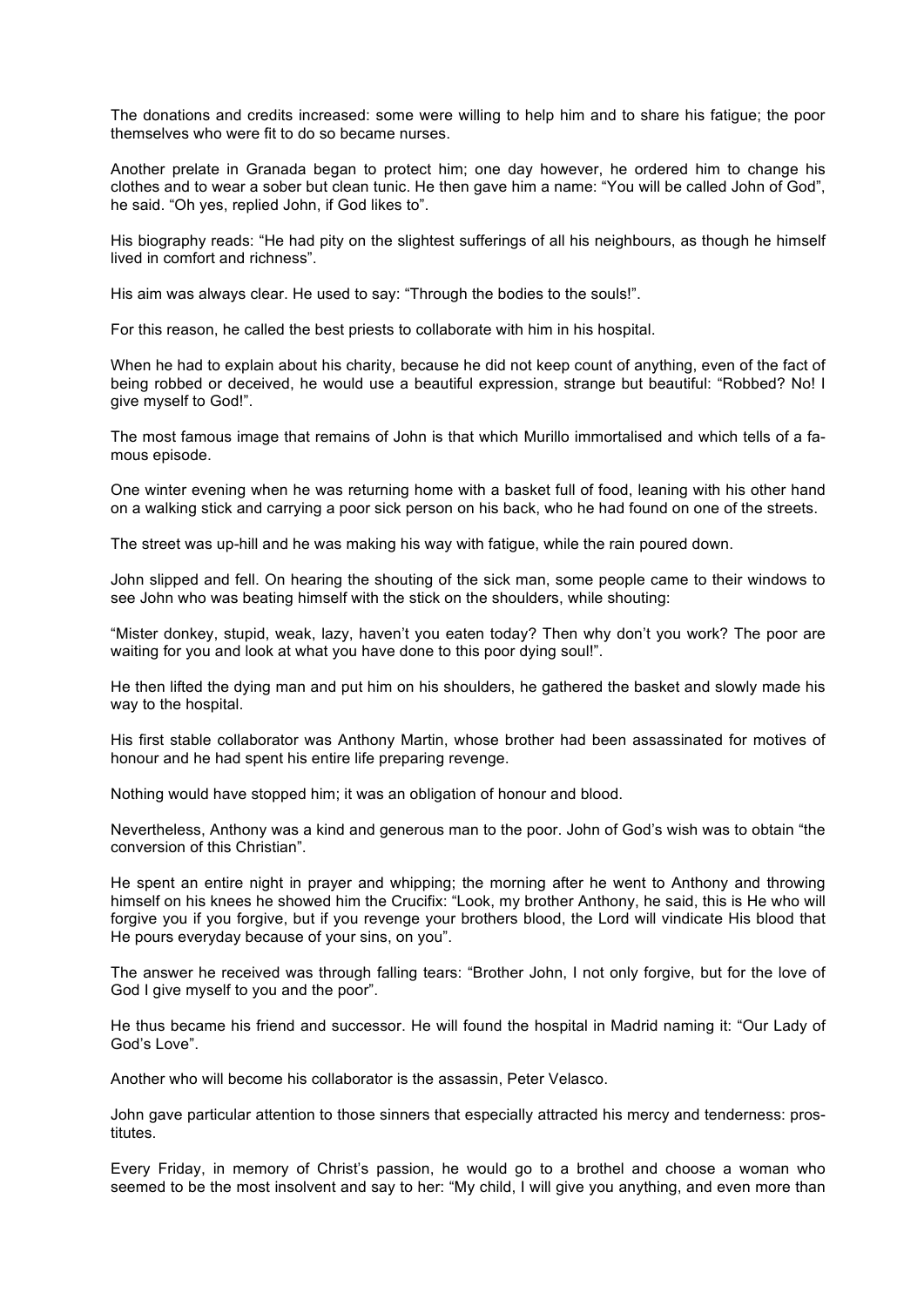anyone else would give you. I only ask you to listen to two words, here in your room". While the woman remained looking at him, he would fall to his knees before his Crucifix and start to cry and accuse himself of his multiple sins, he would then say: "Just consider, my sister, the price that Our Lord paid for you".

Some of them repented, but the situation remained irresolvable, tied as they were to debts and threatening.

So John would go to some noble dame to ask for money: "My sister, I know a prisoner of the demon, please help me, for the love of God to free her and we could tear her away from that miserable slavery".

If he did not succeed, he himself would pay all the debts that the poor soul had accumulated.

What he had to undergo, dedicating himself to such an apostolate, goes far beyond all imagination, but John believed that his apostolate was particularly necessary.

When the accusations and calumny to his person became intolerable, he would say to his offenders: "Sooner or later I will have to forgive you, so it is best that I forgive you immediately".

He had to beg also for his poor, and this took him to Valladolid's Court.

His begging was always a failure: he asked for money for his hospital in Granada, but then he would spend it for all the poor that he found in the city where he had gone to beg.

This question became so ridiculous that the Earl of Tendilla thought of an idea that would resolve the problem, by giving him a Letters of Credit that could be paid only in Granada.

He was literally burned by the fire of charity.

When the huge hospital in Granada was destroyed by fire, John went through the flames and smoke in order to save the patients.

On his feast day, the old Breviary commented this episode as follows: "Teaching what charity was, John showed that external fire had less force on him than the fire that burnt within him".

This scene was represented in the Glory of Bernini on the day of his canonisation.

Meanwhile, his hospital was flourishing.

John writes in a letter:

"The number of the poor who come here are so many that many times, I myself, cannot feed them, but Jesus Christ provides for all their needs and gives them food, because the cost of wood alone is seven or eight reali a day; because the city is big and very cold, especially now that it is winter, many are the poor who come to this house of God; between the sick and healthy, the people who are at our service and the wayfarers, there are more than a hundred and ten in all. There are benumbed, mutilated, lepers, dumb, lunatics, paralytics, people affected with ringworm, and a lot of old people and children; and without counting many more wayfarers and wanderers who arrive, and receive fire and water and salt and recipients for cooking and eating, for all this there is no income; but Jesus Christ provides for all… In this way I am in debt and prisoner only for Jesus Christ".

He would say. "I have not the time for a Creed of breath".

In the beginning of 1550, he becomes grievously ill; one of his noble beneficiaries finds him in his poor bed, which was a nude wooden board, his begging basket for a pillow, with a high fever.

She obtained permission from the Archbishop, and an order for John, to take him to her noble palace. While they were taking him away, the poor people shouted and protested gathering around the litter, John was distraught. He blessed them, crying and said: "God knows, my brothers, that my desire is to die here with you! But as it is His will that I shall die without seeing you, let His will be done".